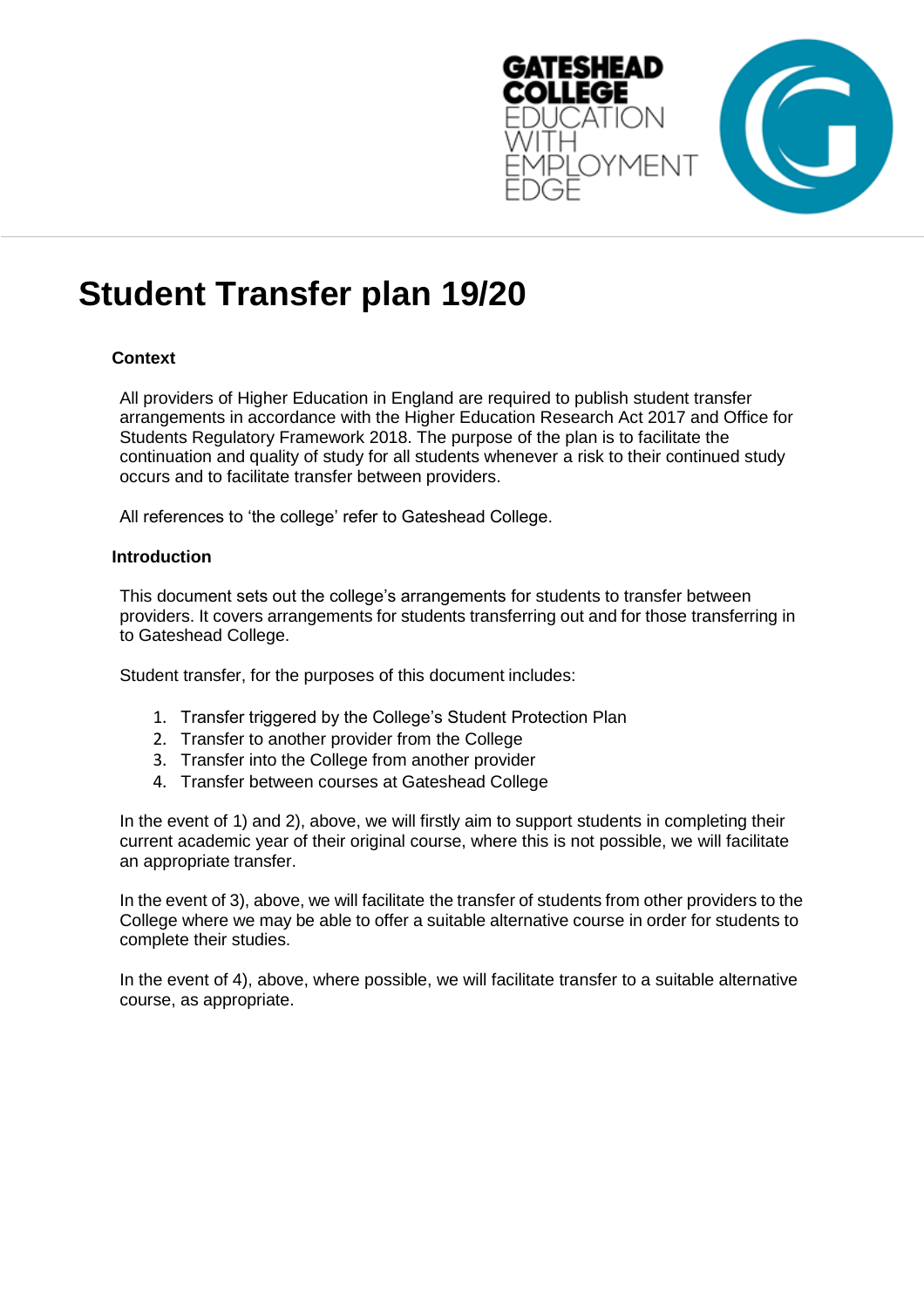# **Transfer out of Gateshead College**

In line with the college's student protection plan, or a student decision to transfer to another provider, the college will facilitate a transfer to another Higher Education provider to enable a student to complete their studies. This may include one of the following ways:

- 1. Course closure
- 2. College closure
- 3. Loss of accreditation
- 4. At the students request (student-led withdrawal)

This list is not exhaustive

If a transfer to another provider is necessary the college will support arrangements to:

- 1. Receive a refund for all or part fees where completed credit or transfer is not possible, in accordance with our fees and refunds policy.
- 2. Confirm for the student any completed credit, study undertaken to date, or level attained to enable the student to transfer to another provider immediately or at a later date.

## **Transfer in to Gateshead College Higher Education.**

The College will consider the admission of students from other institutions who have been on a similar course, the level of qualification they have attained previously or any other appropriate studies the student may have taken previously.

The College will also consider the admission of students on to an alternative taught course. Completed credits, previous levels of qualifications attained, in line with the appropriate awarding body, or other appropriate studies will be taken in to consideration when reviewing the application to transfer in to the college from a prospective student.

#### **Transfer between Gateshead College courses.**

When students request to transfer between courses at the College, the college will consider the following:

The transfer of students who have been on a similar course, the level of qualification they have attained previously or any other appropriate studies the student may have taken previously.

The transfer of students on to an alternative taught course. Completed credits, previous levels of qualifications attained or other appropriate studies will be taken in to consideration when reviewing the application to transfer.

Transfer between courses will be facilitated by the appropriate Curriculum Leaders and the College's Admissions Team.

#### **Refund and Compensation**

For all refunds of full/part tuition fees the College's fees and refunds policy applies.